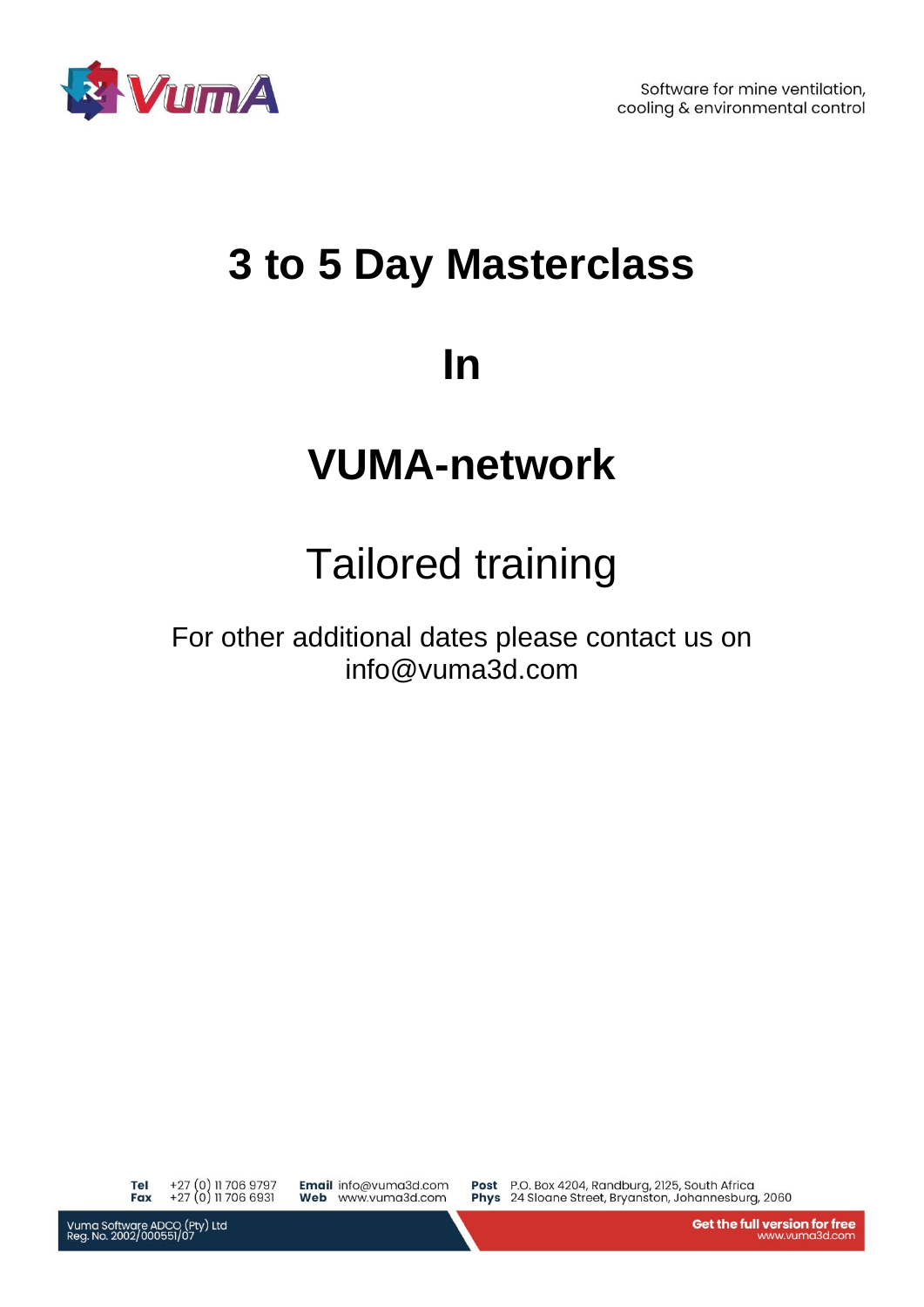

# Boost your VUMA skills!

Need to get the whole team up to speed? We can come to you. For various sized groups the trainers will design a bespoke programme to meet your business needs with examples and models to suit your business. Tailored training is the most cost-effective and convenient option for teams.

The tailored course in VUMA teaches basic principles of modelling for a variety of mining projects. The wide-ranging course is designed to impart good ventilation modelling techniques and practices for new entrants and to refresh seasoned users into the ventilation planning and design using VUMA. Throughout the course, techniques will be presented in the context of practical mining industry applications, ensuring comprehensive and reliable outcomes

Good ventilation modelling practices and quality control should not be an afterthought, but both aspects should be integral part of ventilation modelling.

#### Drive ventilation planning and design in your company

This course is delivered in collaboration with BBE. Learn from industry thought leaders as you identify the potential VUMA has in your business planning process.

### In just 3-5 days you will:

- Understand the fundamentals, including key ventilation terminology
- Understand the ventilation planning process as a component of mine design
- Develop skills to solve real-world ventilation modelling challenges
- Discover practical ways for ventilation planning and design from greenfield through to fullscale mining operations
- Recognise the risk and value of ventilation modelling and design in mining projects
- Case studies and practical exercises
- A comprehensive manual and tutorial videos

### How will you learn?

Below is a typical example of how tailored training has been conducted:

Day 1 and Day 2 allows the user to obtain a working knowledge of VUMA. Following this, there is either an additional 2 or 3 days where work is done on constructing and calibrating the clients VUMA model. This is of great benefit to the attendees as they can gather an enhanced working knowledge of VUMA-network.

The tailored training also has the flexibility of the training being conducted as per the client's needs i.e., the training can be schedule on a weekly or bi-weekly schedule. This allows for committing a

Email info@vuma3d.com Web www.vuma3d.com

Post P.O. Box 4204, Randburg, 2125, South Africa Phys 24 Sloane Street, Bryanston, Johannesburg, 2060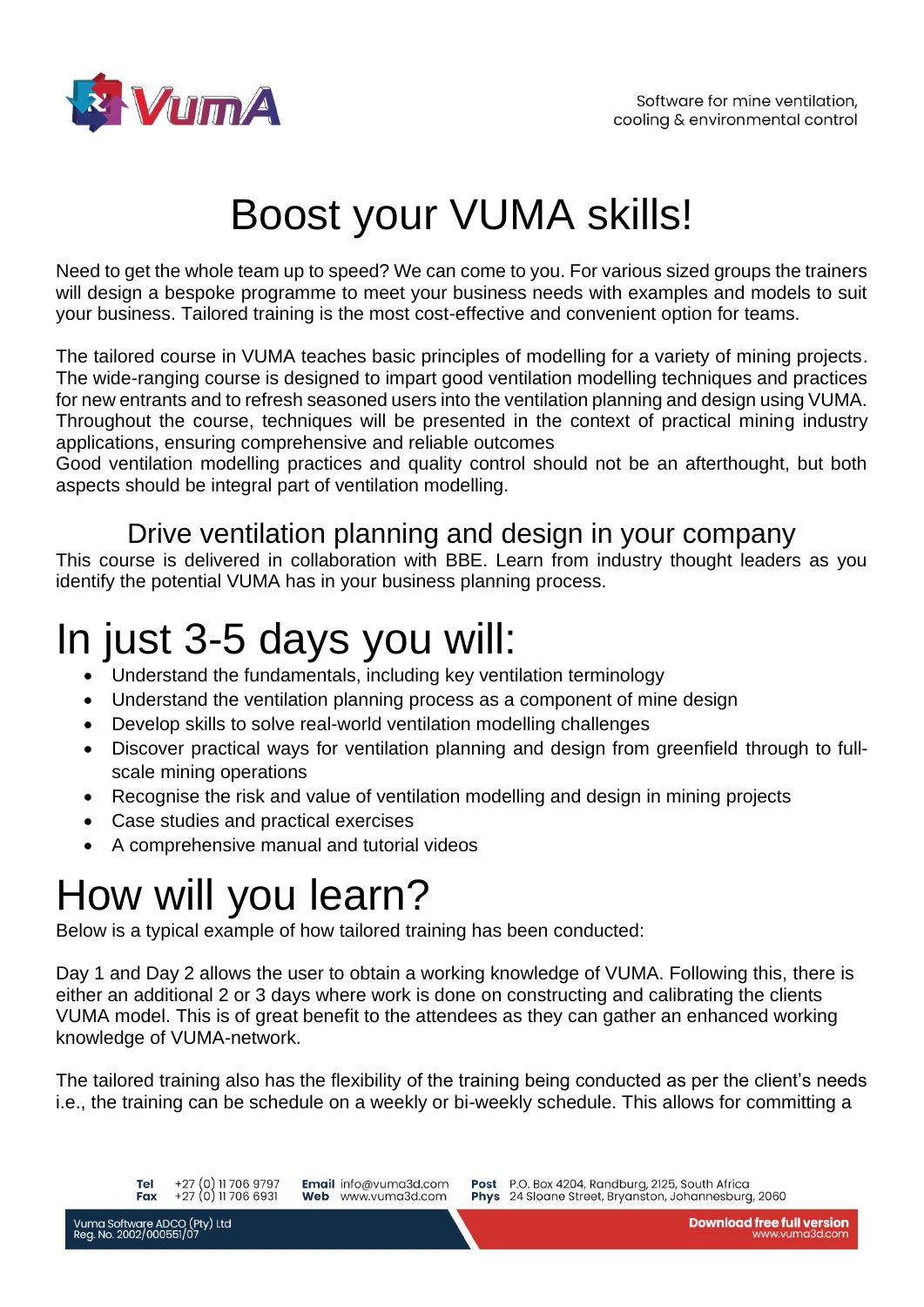

day or two each week for training over a couple of weeks, making it easier to balance with all on mine obligations.

Each course is broken down into manageable modules designed to accelerate your learning process. You'll be supported as you engage in individual activities and group discussions, ensuring you feel confident with VUMA.

## Who will you learn from?

This masterclass is guided by VUMA Software team members who will share their experience and in-depth subject knowledge with you throughout the course



Miguel Coelho **Hendrik Botma** 



Ventilation Engineer Chief Technology officer

**Miguel Coelho** is a BEng Hons Mining Engineer who has chosen to specialise in ventilation and the related disciplines. He has been employed as Ventilation Engineer at BBE Consulting since March 2016. He has 10 years of professional and practical experience in mine ventilation engineering on mine and corporate levels, gained during his employment at Anglo American, and currently, BBE Consulting. He has experience in all major commodities, employing various mining methods, including narrow tabular, bord and pillar, block caving and sub level open stoping. Miguel has authored and co-authored six papers on mine ventilation and cooling planning and design that have been presented at conferences. Miguel has a keen interest in ventilation/cooling control automation (VoD) and the interaction between software and control technology.

**Hendrik Botma** is the Chief Technology Officer (CTO) of VUMA Software. He has been developing VUMA for over 10 years, Hendrik was involved in the evolution of the software from a basic 2D program to a fully-fledged ground-breaking 3D simulation suite. He has contributed to many published whitepapers – and has address regional and international Mine Ventilation Conferences. Hendrik holds an honour's degree in computer science from the University of the North-West in South Africa.

+27 (0) 11 706 9797 **Tel** +27 (0) 11 706 6931 Fax

Email info@vuma3d.com Web www.vuma3d.com

Post

P.O. Box 4204, Randburg, 2125, South Africa Phys 24 Sloane Street, Bryanston, Johannesburg, 2060